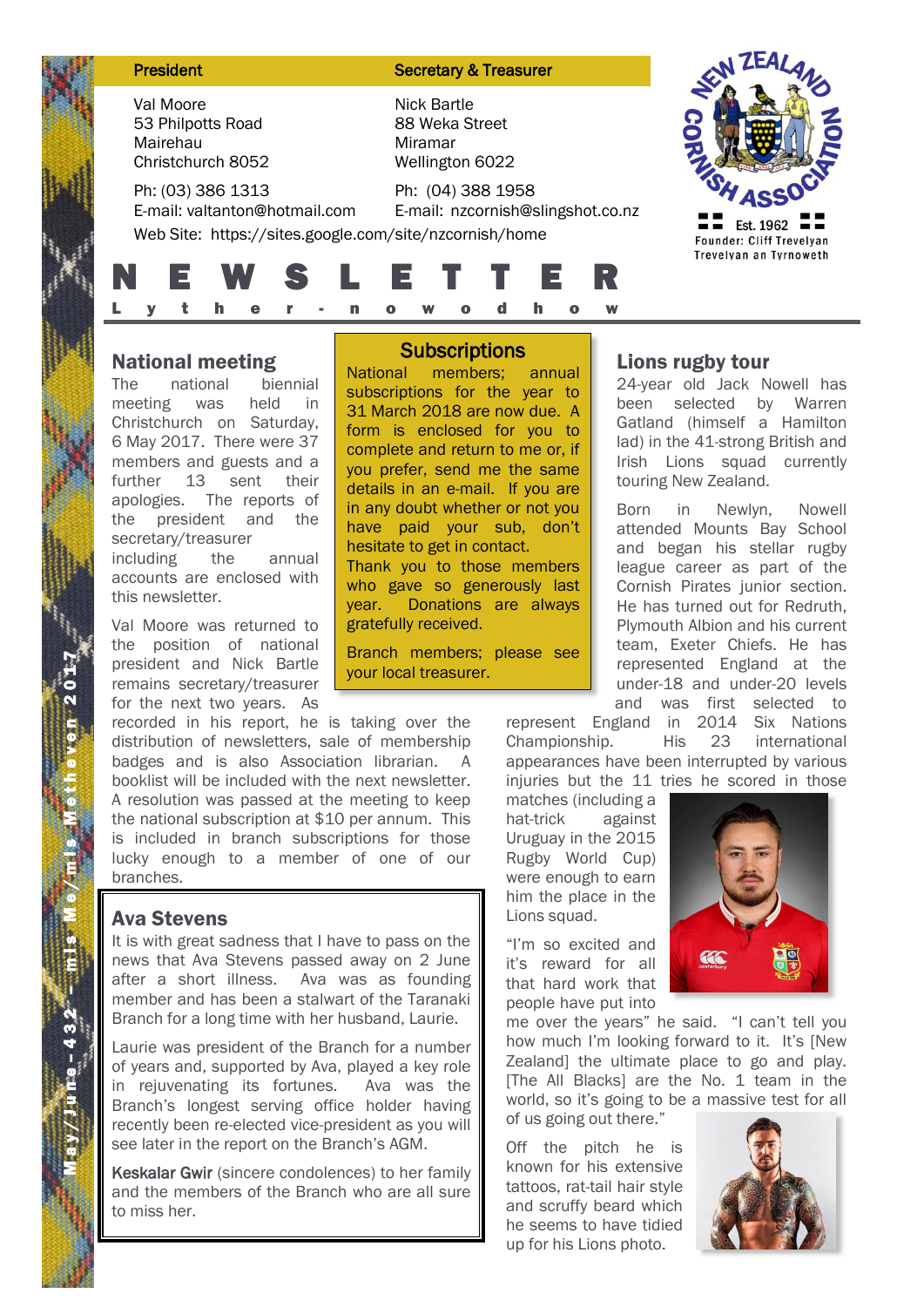Even if you are a died-in-the-wool (black, of course) All Blacks supporter, you could manage a small cheer for Cornwall (if not for the Lions) when Jack takes the field.

#### Murder on the Scillies

Questions have arisen over the death of Josh Clayton on the island of Tresco in the Scilly Isles.

Tresco, 30 miles off the Cornwall coast and just two and a half miles

long by one mile wide, is home to around 150 permanent residents but the population rises from March to October with seasonal workers servicing the tourist industry. The island and all of the buildings are owned by the Duchy of Cornwall and leased to the Dorrien-Smith family. The Dorrien-Smiths live in Tresco Abbey, built in 1843 by their ancestor Augustus Smith and surrounded by magnificent gardens. A few times each summer Tristan Dorrien-Smith, now 20, opens up his private party venue in an isolated south-eastern corner of the island. It is known among the young seasonal workers as "the Shed".

In September, 23-year-old Josh Clayton was working his second summer on Tresco as bar manager at the Ruin Beach Cafe and went to a party at the Shed on  $12<sup>th</sup>$  with more than 40 others. It is uncertain when and how Josh left the party in the early hours of the morning but he did not get home. Later that morning a friend, who had gone to the party with him, found some of his belongings on a path close to the Shed and, in the bracken, his mountain bike with the chain off and saddle twisted. The nearest beach, Pentle Bay, is renowned for its calm, shallow waters and locals find it hard to believe somebody could drown there but 10 days later Josh's body was washed up on rocks on the nearby island of Teän.

At first, police treated the death as a missing person inquiry and Josh's bloodstained clothes were disposed of without being forensically examined. Blood tests were taken from his body but found no evidence of drugs (there had been suggestion of drugs at the party). The alcohol level was about twice the legal driving limit so Josh might have been tipsy but not heavily drunk. There were no traumatic injuries to show he had been violently assaulted prior to his death.

An inquest was held in January 2017 in Plymouth. Controversially, it was suspended indefinitely by Ian Arrow, the assistant coroner for Cornwall, on the third day of hearings. New evidence came to light indicating that the police had not investigated the incident sufficiently.

The Clayton family, believing that Josh's death may have been murder, has spent around

2 N

£60,000 on a legal team and a private investigator. They have also lodged several complaints against Devon and Cornwall Police. It was answers to questions submitted by the

> Claytons' lawyer that prompted the Coroner to suspend the inquest.

> Leroy Thomas, a 42-year-old ex paratrooper, had moved from St Day to work on Tresco as a painter and decorator and had

also been at the party. In statements to police, he claimed he could not recall ever meeting Josh. At the inquest he gave a different account: that he saw Josh involved in a row with other party goers and that he had been "ranting and raving" before running off into a gorse thicket and threatening to kill himself.

Police have been told to re-examine the case and are now pursuing fresh lines of inquiry. Tracey Clayton, Josh's mother, fears it is too late to secure meaningful new evidence. She says, "This is a grip around my heart. A part of me will always be broken".

The last murder on the Scilly Isles was in 1976, when a farmer bludgeoned his 18-year-old son to death.

In October 2015 I wrote an article about "Scilly Sergeant" Colin Taylor, who wrote a book about his five years policing the island, and reached international fame for his unconventional, lighthearted but effective communications with the public. He left the Scilly Isles in August 2016 a month before Josh went missing.

#### Oswald Pryor



*Fetch the saw, boay; this piece is too long one end!*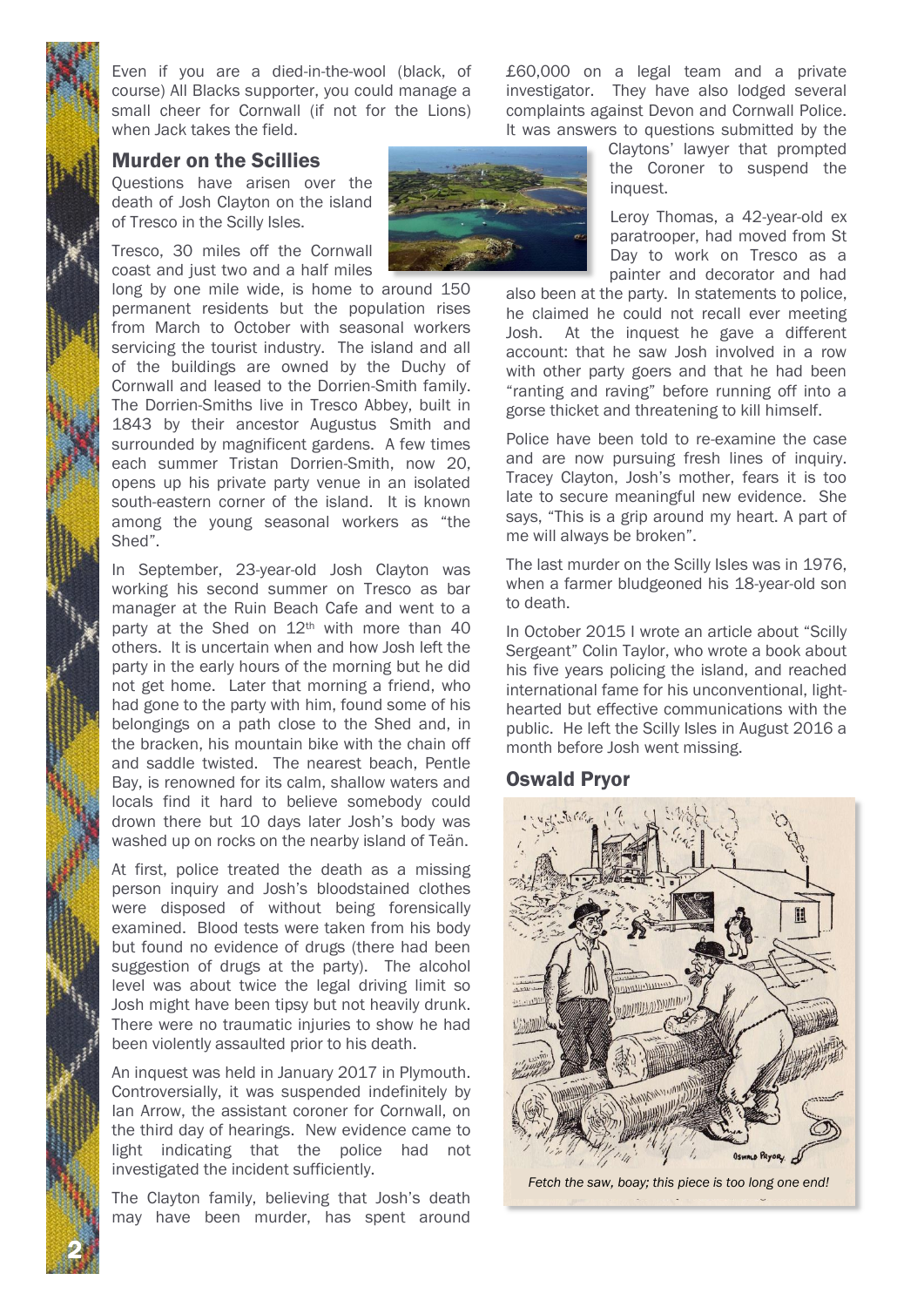Oswald Pryor was born in 1881 in Moonta in South Australia. Both his parents were from Cornwall and he started work in the copper mines at the age of 13. He had an eye for drawing and he captured the quirky logic – or lack of it – in the Cousin Jacks and Jennies in the area who seem more Cornish than the people in Cornwall. A frequent butt of his jokes was Cap'n H R Hancock who was mine captain when Oswald first started working. He was promoted and became surface manager of Moonta mines in 1911, a position he held until 1923 shortly before the mines went into liquidation

His book "Cornish Pasty", a book of cartoons, is in the Association's library. It is a 1961 compilation of Pryor's cartoons that were originally published in the now-defunct Sydney Bulletin. The charm of the cartoons lies not only in the artist's skill but also in his insights and ability to make quite innocent fun of his own culture. No 'adult' language needed!

#### Cayman Islands

The Cayman Islands are one of the largest British Overseas Territories and are situated in the western Caribbean Sea. To most people they are a tropical island paradise famous for tourism and for being a tax haven.

The islands were uninhabited until 1658 when



two men fled there after they deserted from the army of 3,000 marines Oliver Cromwell sent from

Portsmouth to invade Jamaica during the Anglo-Spanish war. That campaign, although large in size, takes a low profile in British history but came at the height of slavery, piracy and the colonisation of the Americas.

One of the deserters a Welshman named Walters or Watler appears not to have survived long. Little more is known about his companion other than his name was Bodden or Bawden and he was Cornish. The uncertainty about their names is accredited to their personal illiteracy and general lax rules over spelling at the time. Bodden must have survived and established himself because in 1700 his grandson, Isaac Bodden, was officially listed as the first inhabitant as Britain took formal control of the territory. The surname Bodden remains common on the island to this day and one of the main towns is called Bodden Town. The original Mr Bodden has been adopted as the islands' founding father.

A search has been launched to trace his ancestors and to establish stronger links between the Caymans and Cornwall which happens to be

3 N

the closest part of the British Isles to the Caribbean. Eric Bush, the Cayman Islands' representative to the UK, is offering a free trip to his homeland for anyone who can establish familial links to Bodden. He also points out many similarities between the two countries. "As we have been looking at the connection, what has been extraordinary is how similar our native cultures have been over that past 400 years or so. From aspects of both our language and dialect, to boat building, to fishing, to salvage – Caymanians have been carrying on living like Cornishmen but in the



middle of the Caribbean." There is also a culinary link.

A local Cayman specialty is the Island Patty which looks strikingly like a Cornish pasty. The ingredients are rather

different. They include garlic, chilli, tomato and curry powder as well as ground meat which can be turkey, chicken or beef. The pastry is coloured yellow with annatto seeds. Their flavour is described as peppery with a hint of nutmeg but you can't help drawing a comparison with saffron.

Even if the Cayman authorities are not paying all your expenses, the Cayman Islands sound like a wonderful place to visit.

#### Taranaki branch

The Taranaki Branch held its AGM on 11 February with 17 members and guests and 6 more apologies. Amongst the usual business of an AGM the following office bearers were elected:

| President            | E. James      |  |
|----------------------|---------------|--|
| Vice President:      | A. Stevens    |  |
| Secretary/Treasurer: | C. Cowling    |  |
| Committee:           | R. Wellington |  |
|                      | G. Cowling    |  |
|                      | J. Hellyar    |  |
| Sales Table:         | A. McGill     |  |

The branch had carried out a survey of members to gauge their support for continuing the branch. Fortunately the results announced at the meeting were in favour of continuing to meet and share in the friendship and entertainment.